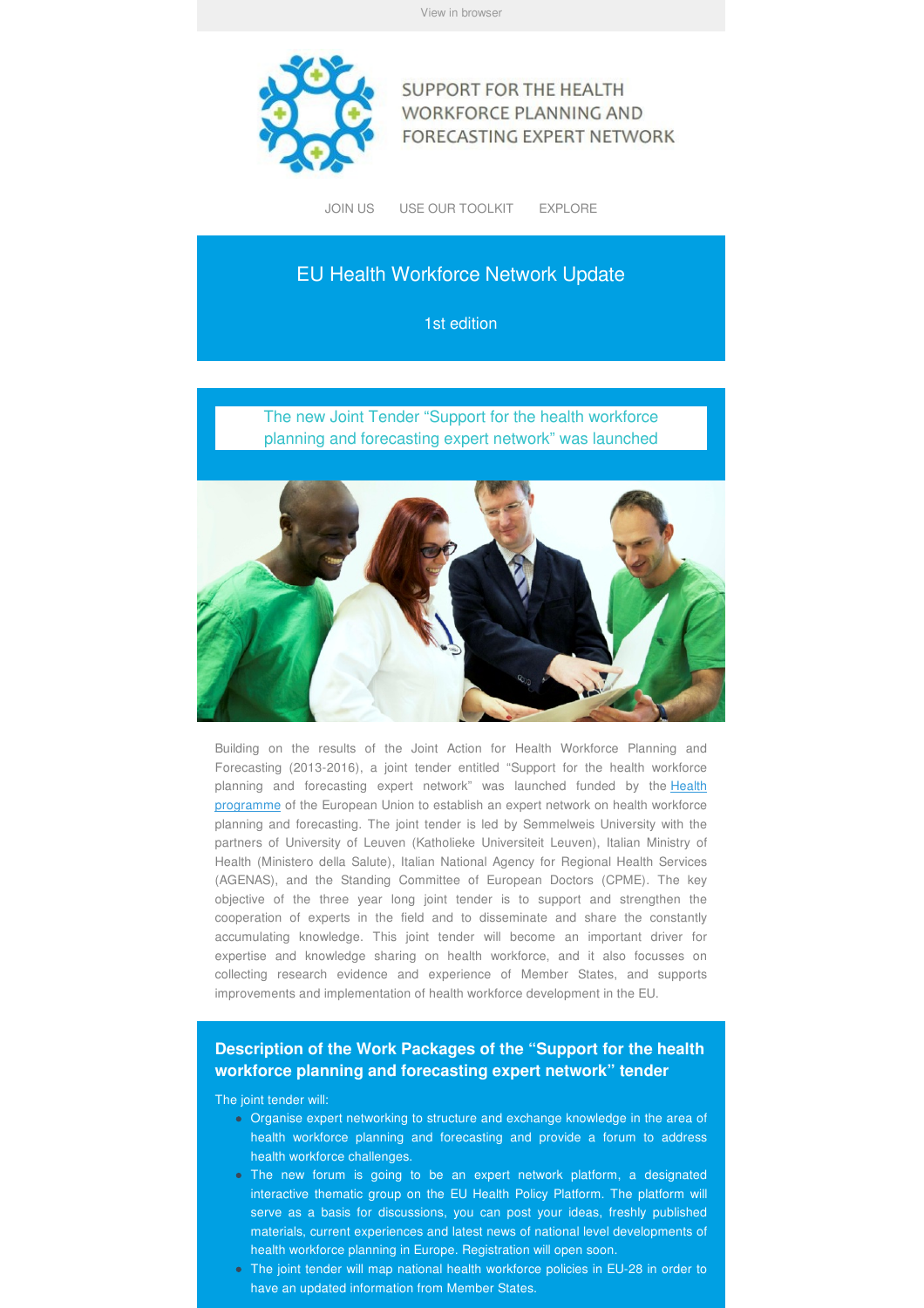- Knowledge transfer and exchanging good practices on health workforce are our priorities. We aim to share current knowledge through the organisation of European workshops in various topics.
- Furthermore, the joint tender will provide tailor-made country specific support to some countries on the national implementation of health workforce planning. We are seeking lively dialogues with Member States to support their national level initiatives for health workforce planning development, capacity building and customized interventions for better future. **Click here for further details.**
- Meanwhile, we aim to share the latest news with you, publicise and document these actions on the website and summarize everything in our newsletters.

#### **The renewed website awaits its visitors**

Find the latest news and at the

#### **www.healthworkforce.eu**

updated content in health workforce planning and forecasting. The redesigned web structure shows a new refreshed image and a new logo expressing the novelty Archive" button you can discussion is free of charge. reach the full content of the **Register your interest**, programme (JA EUHWF).



Latest news

#### **Looking for customized advices?**

activities of the tender work of expertise, knowledge for Update", you will receive website. The renewed forecasting development. website aims to ensure Our aim is to collect the visual presentation with a between the country needs of the joint tender. By based on pre-defined clicking the "Joint Action selection process and colleagues. Newsletter Register your requirements your national/regional health summaries of the currently workforce planning and running activities regularly national and regional requirements, needs for health workforce planning development, and mediate and experts. The registration and the further interventions

previous Joint Action on define your requirements and European Health Workforce needs in HWF planning Planning and Forecasting development and apply for tailored consultation with our experts.



#### **Spread the news on our actions**

By signing up for our "EU Health Workforce Network and results of the tender will be delivered to your mailbox right after publication. We also announce our calls for action and provide brief items of news regarding health workforce planning in different EU countries. Please, share this opportunity with your subscription **here**.

## Guest article

#### **Summary of the "Toolkit to support the framework of action towards a sustainable health workforce in the WHO European Region"**

Cris Scotter Consultant and Senior Advisor of WHO Regional Office for Europe

The toolkit which supports the framework for action for a sustainable health workforce in the WHO European Region has been developed within the Global context of the Sustainable Development Goals, the new Global Strategy on Health workforce, and the report of the United Nations High Level Commission on Health Employment and Economic Growth.

Read the full article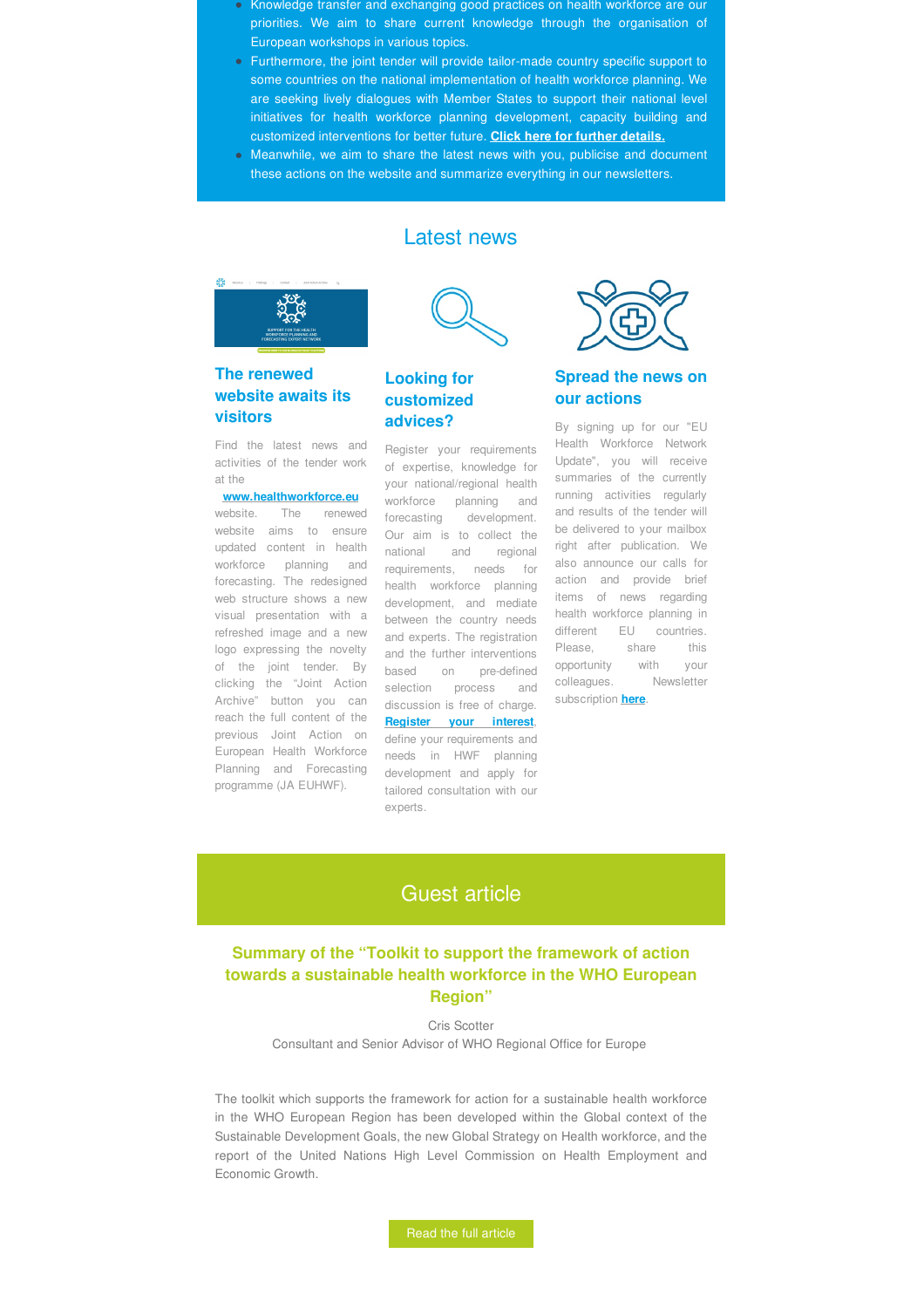# Merry Christmas<br>and Happy New Year



This email was sent to {EMAIL}

The content of this email is intended for the recipient specified in message only. This message is sent to you because your email address is on our contact list.

Should you receive this message by mistake, we would be most grateful if you informed us that the message has

been sent to you. In this case, we also ask that you forward this message to whom it may concern.

If you are not interested in receiving more emails like this one please, unsubscribe. Thank you for your cooperation and understanding.